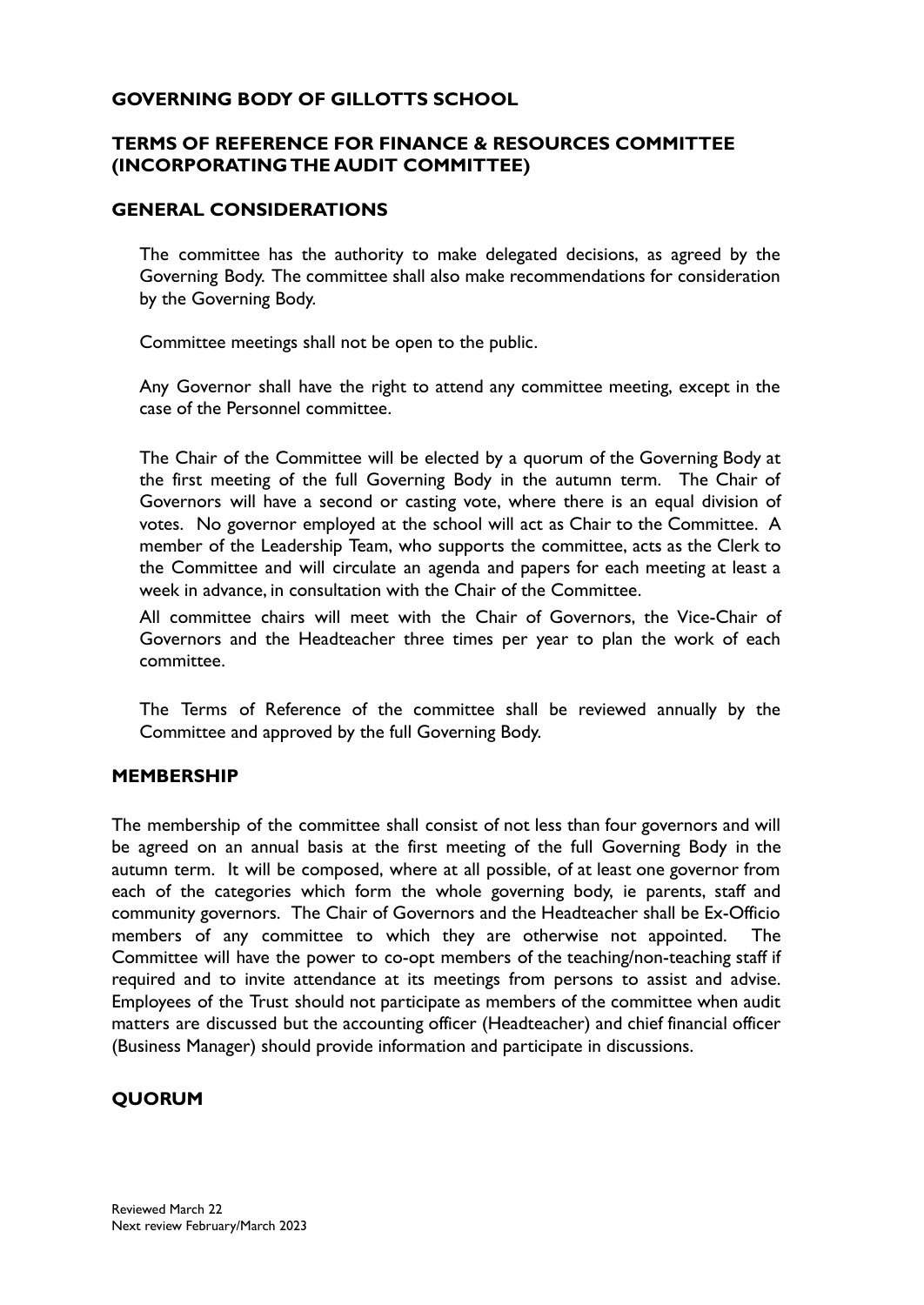The quorum shall be three members in total. Only governors who are members of the committee may vote at committee meetings. Where necessary, the elected chair of the committee may have a second or casting vote.

#### **MEETINGS**

The Committee shall meet three times a year for regular meetings, once in advance of the Main Governors meeting at which the budget is approved, and otherwise as required. The Business Manager will attend, make her/his report and play a full part in the meetings. In the event of a need to make genuinely urgent decisions between meetings on matters falling within the remit of the committee, the Chair of Governors, in consultation with the Headteacher and the Chair of the Committee, will take appropriate action on behalf of the committee. The decisions taken and the reasons for urgency will be explained at the next meeting of the full Governing Body.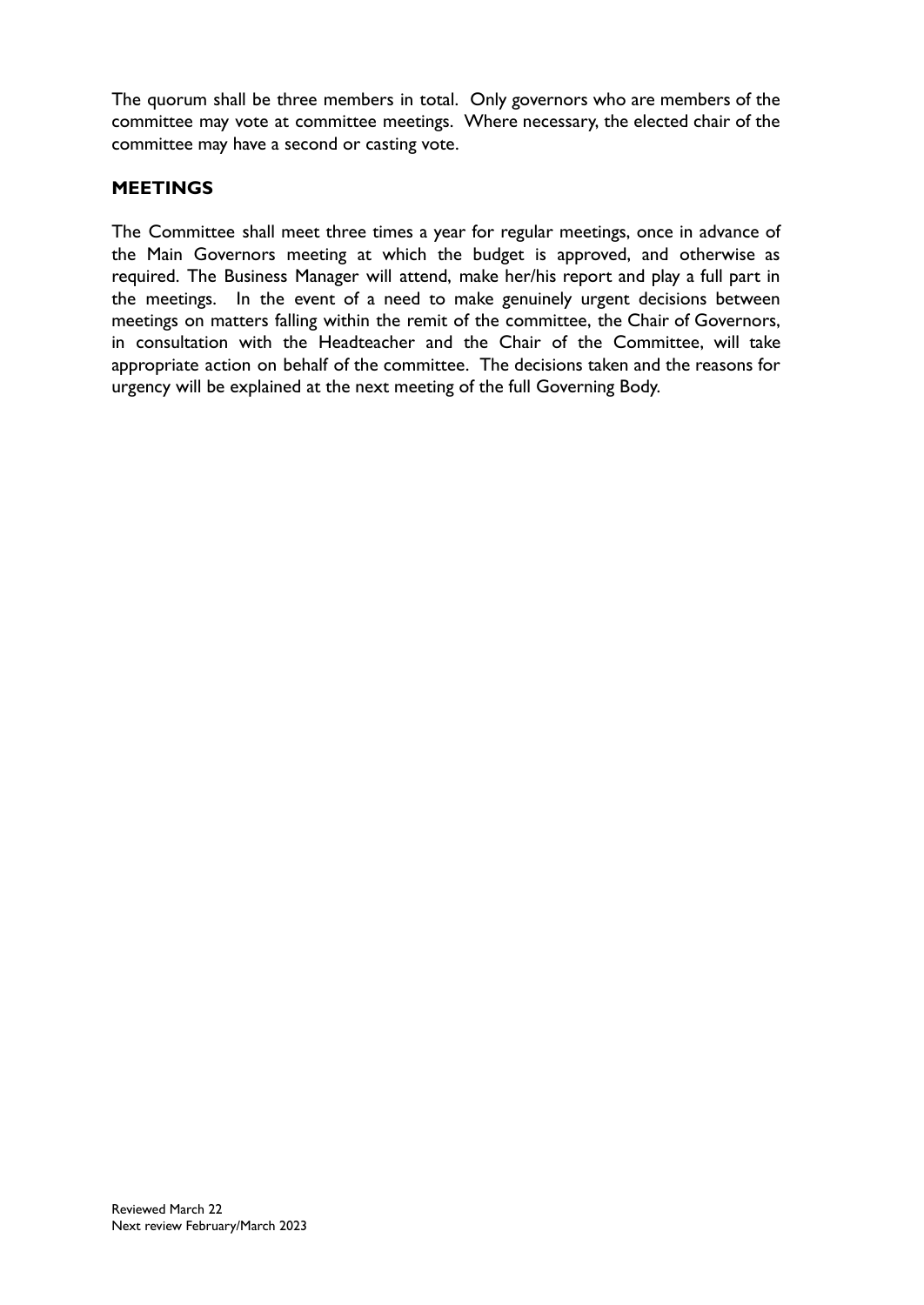## **TERMS OF REFERENCE AND EXTENT OF DELEGATED AUTHORITY:**

- 1. To take responsibility for strategic planning of all aspects of financial and resources management, including consideration of long term planning and resourcing, consistent with the school's internal financial procedures.
- 2. To provide challenge, support and guidance to the Headteacher, Business Manager, other committees and the Governing Body in all matters relating to the school budget and finances.
- 3. To contribute to the formulation of the academy's development plan, through the consideration of financial priorities and proposals, in consultation with the Headteacher and Business Manager, with the stated and agreed aims and objectives of the academy.
- 4. To consider the academy's indicative funding, notified annually by the ESFA, and to assess its implications for the academy, in consultation with the Headteacher and Business Manager, in advance of the financial year, drawing any matters of significance or concern to the attention of the governing body.
- 5. To receive and make recommendations on the broad budget headings and areas of expenditure to be adopted each year, including the level and use of any contingency fund or balances, ensuring the compatibility of all such proposals with the development priorities set out in the development plan.
- 6. To consider and recommend acceptance/non-acceptance of the academy's budget to the Governing Body, at an appropriate time in advance of the start of each financial year.
- 7. To monitor and review income and expenditure at each meeting, undertaking a comparison of these against the budget estimates to date and to report to the Governing Body any action required.
- 8. To ensure expenditure complies with the overall financial plan for the academy, and with the financial regulations of the DfE, drawing any matters of concern to the attention of the governing body.
- 9. To liaise with and receive reports from the Personnel Committee and Curriculum Committees, as appropriate, and to make recommendations to those committees about the financial aspects of matters being considered by them.
- 10. To receive proposals and consider ways of maximising third party income and to monitor progress.
- 11. To review and approve levels of insurance cover.
- 12. To ensure that best value and value for money considerations underpin financial decision-making and review the performance of external providers.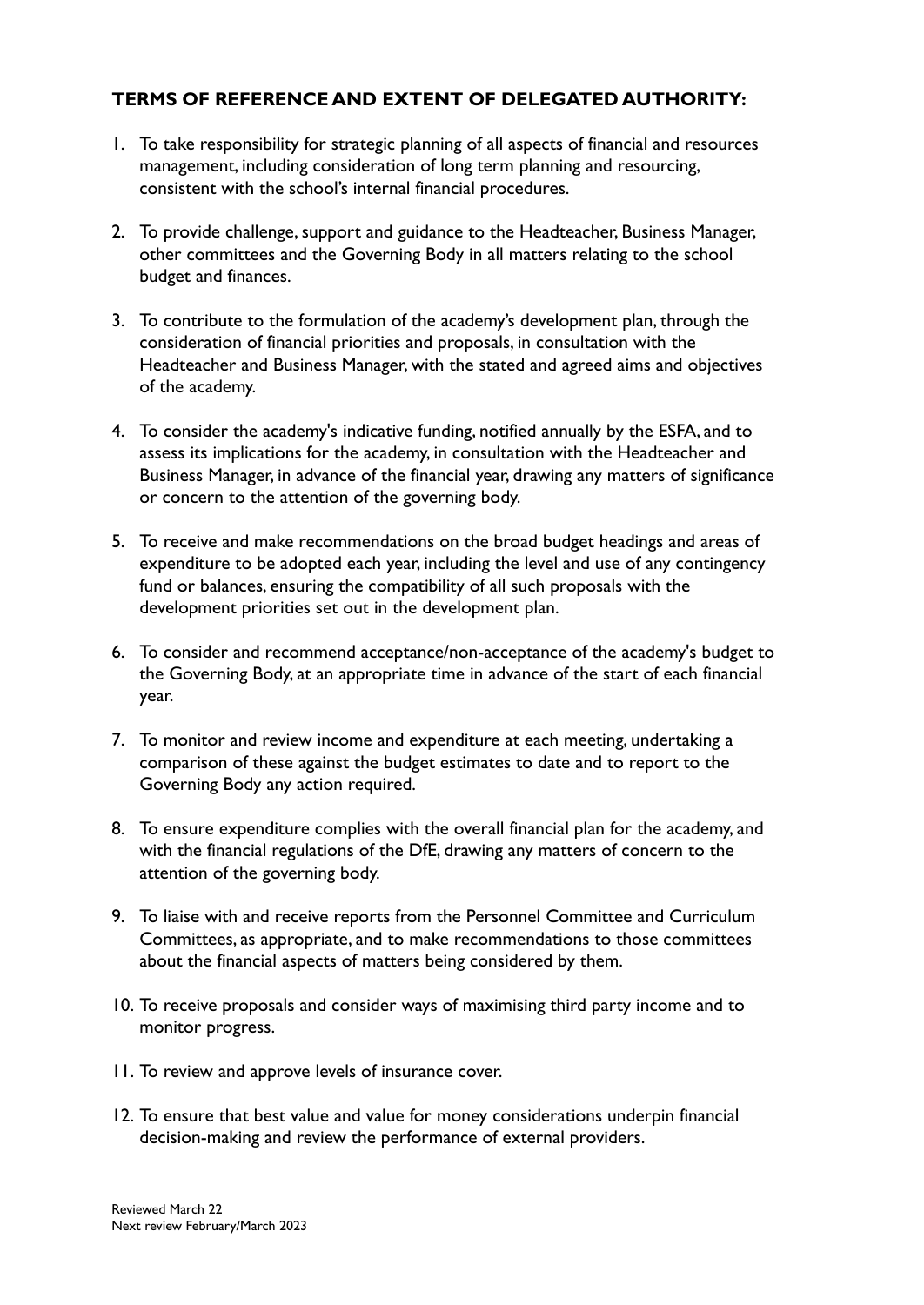- 13. Audit Committee -To review the risk register and the risks to which the academy is exposed and the extent to which they can be mitigated.
- 14. To agree the level of delegation to the Headteacher for the efficient financial management of the school including internal transfers between budgets.
- 15. To monitor and review procedures for ensuring the effective implementation and operation of financial procedures, on a regular basis, including the implementation of bank account arrangements and, where appropriate to make recommendations for improvement.
- 16. To approve the financial statements for filing in accordance with the Companies Act and Department for Education requirements, prior to approval at the Main Governors meeting.
- 17. Audit Committee To agree to a programme of work to deliver internal scrutiny that provides coverage across the year.To receive the Internal Scrutiny report(s) and the auditors' reports as appropriate from the Chair of the Committee and to recommend to the full governing body action as appropriate in response to these findings. To review progress in addressing any recommendations.
- 18. Audit Committee To have access to the external auditor as well as those carrying out internal scrutiny, and consider their quality.
- 19. Audit Committee To recommend to the full governing body the appointment or reappointment of the auditors of the academy.
- 20. To revise regularly the following policies, and to monitor and report back on the implementation of policies, in order to make recommendations for the full Governing Body to consider:-
	- Accessibility Plan (jointly with C&SP,Accessibility issues only) (every 3 years)
	- Charging (every 2 years)
	- Health and Safety (annually)
	- Internal financial procedures (annually)
	- Lettings (every 2 years)
	- Governors' allowances (every 3 years)
- 21. To monitor the management of the school's resources and premises.
- 22. To monitor, evaluate and review the school's Health & Safety policies and procedures.
- 23. To receive reports on the condition of the school's property and to cost and act on the recommendations; to receive reports from the Land Sale Committee and provide advice to ensure the site redevelopment master plan is consistent with and complements the ongoing management of the school's resources and premises
- 24. To review on an annual basis the effectiveness of the committee in meeting these terms of reference.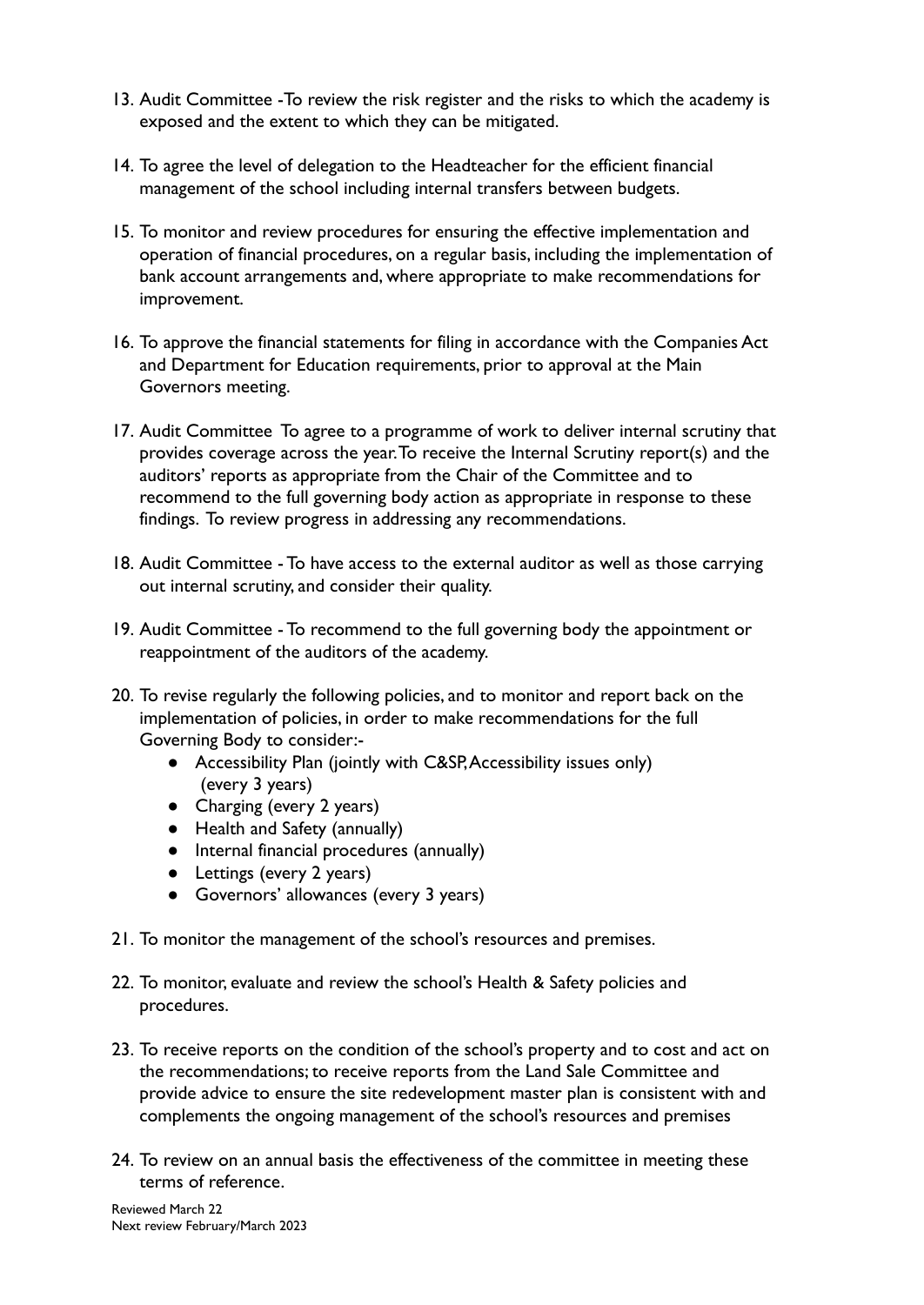25. To ensure minutes (with attendance, decisions and action points) are taken at each meeting and circulated to all members of the Governing Body in advance of its termly meeting, and the Clerk to Governors.